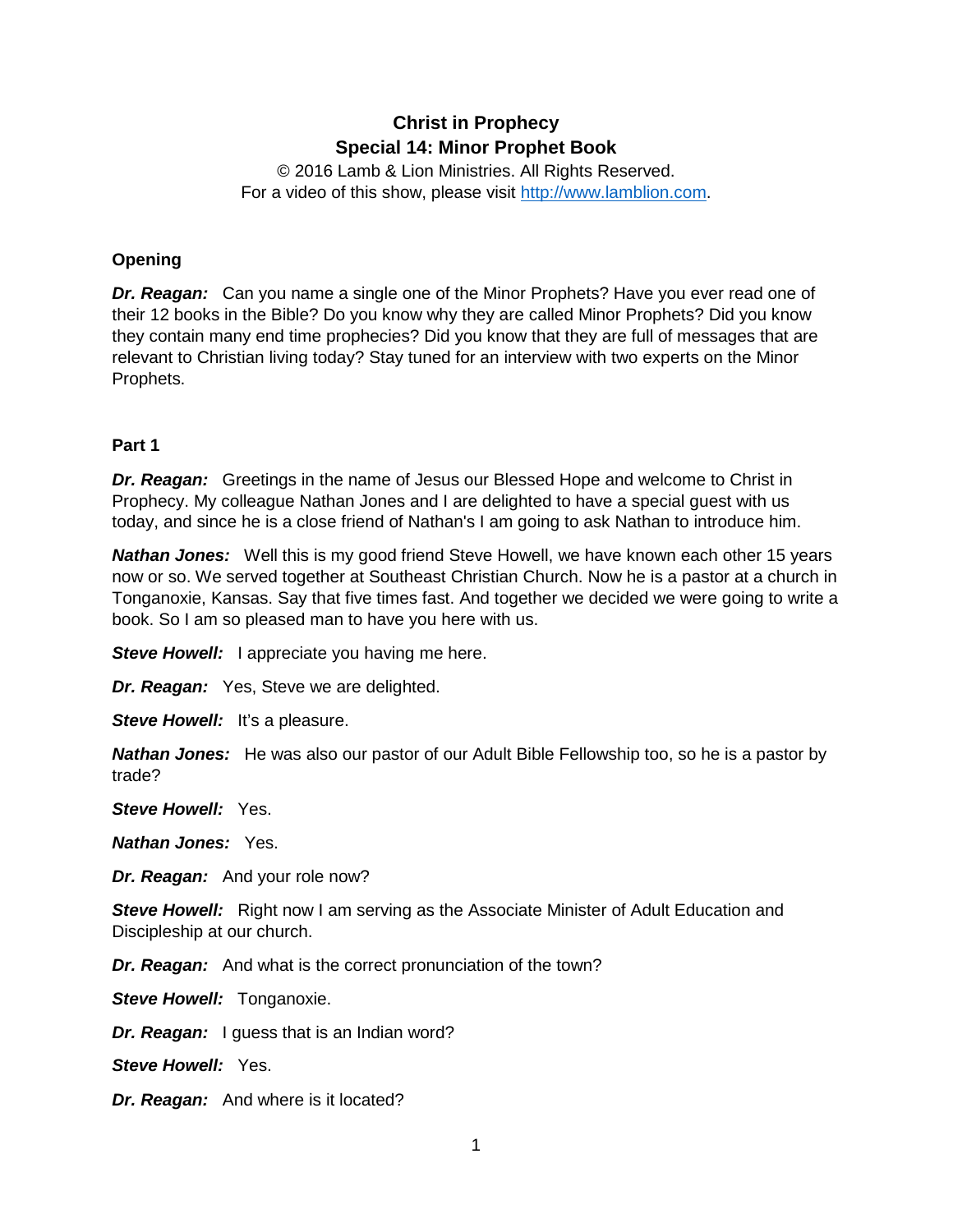**Steve Howell:** Just west of Kansas City.

*Dr. Reagan:* Ok. Well fellas you have written a book on the Minor Prophets that is coming out just any moment. And I want to start off interviewing you by telling you something that happened at our church a couple weeks ago. Our Associate Pastor started a teaching a course on the book of Revelation. And he got up and talked about at the beginning how people ignore Bible prophecy and what a tragedy it is that they ignore it. And in the process he said, "Well take the Minor Prophets for example." He said, "I would be willing to estimate that the average Christian has never read a single one. Probably doesn't even know a name of a Minor Prophet." He said, "In fact if you were to ask the average Christian who are the Minor Prophets? They probably say, 'Well they were coal miners in Old Testament times.'" Well that leads me up to my first question: Why in the world would you write a book about the Minor Prophets?

**Steve Howell:** Well, Dave one of the things I really love doing is taking something that is kind of obscure, kind of ignored in Scripture and trying to show that it is relevant and exciting to people. I think all Scripture is relevant, all of it is exciting if you understand it properly. And so one of the things I've always enjoyed doing in my ministry is taking studies from different books like Leviticus, or Deuteronomy. The Minor Prophets fits right in as one of those areas that we kind of ignore.

#### *Dr. Reagan:* How about you Nathan?

**Nathan Jones:** Well I have a less spiritual reason actually. At the top of the stairs just outside of my office is this tiny little 3 foot tall door, and it has always intrigued me because where does it go? Well, it's not just a door, but someone before my time put a little sign over it that says, "Minor Prophets." And it got me thinking, here is a door to the attic that no one uses, its little, its leads to a dusty unused area. And how much do people think of the Minor Prophets, that they are little use, it's dusty, it's boring, and it's something that isn't worth checking out. And so walking by that door every day I thought, you know we need to teach people about the Minor Prophets. So it's not as spiritual as his answer, but I guess it inspired me to take on the task.

*Dr. Reagan:* Well good. Well who were the Minor Prophets? And when did they live?

**Steve Howell:** Well you got the Minor Prophets you know as a prophet it's simply a person who has received the call of God to share His message. These are guys who are out there presenting the message. And you have prophets who spoke. You have prophets who acted out, but you had certain prophets that wrote, and these are 12 guys that did that.

*Dr. Reagan:* When did they do it?

**Steve Howell:** They did this around the time with the Assyrians and the Babylonians, around the time of the exile before and after this.

*Dr. Reagan:* So you are talking about 500-700 years before Christ.

*Steve Howell:* Sure.

*Nathan Jones:* Yeah, about 800-500 BC.

*Steve Howell:* Yeah.

*Nathan Jones:* Ranges about 300 years.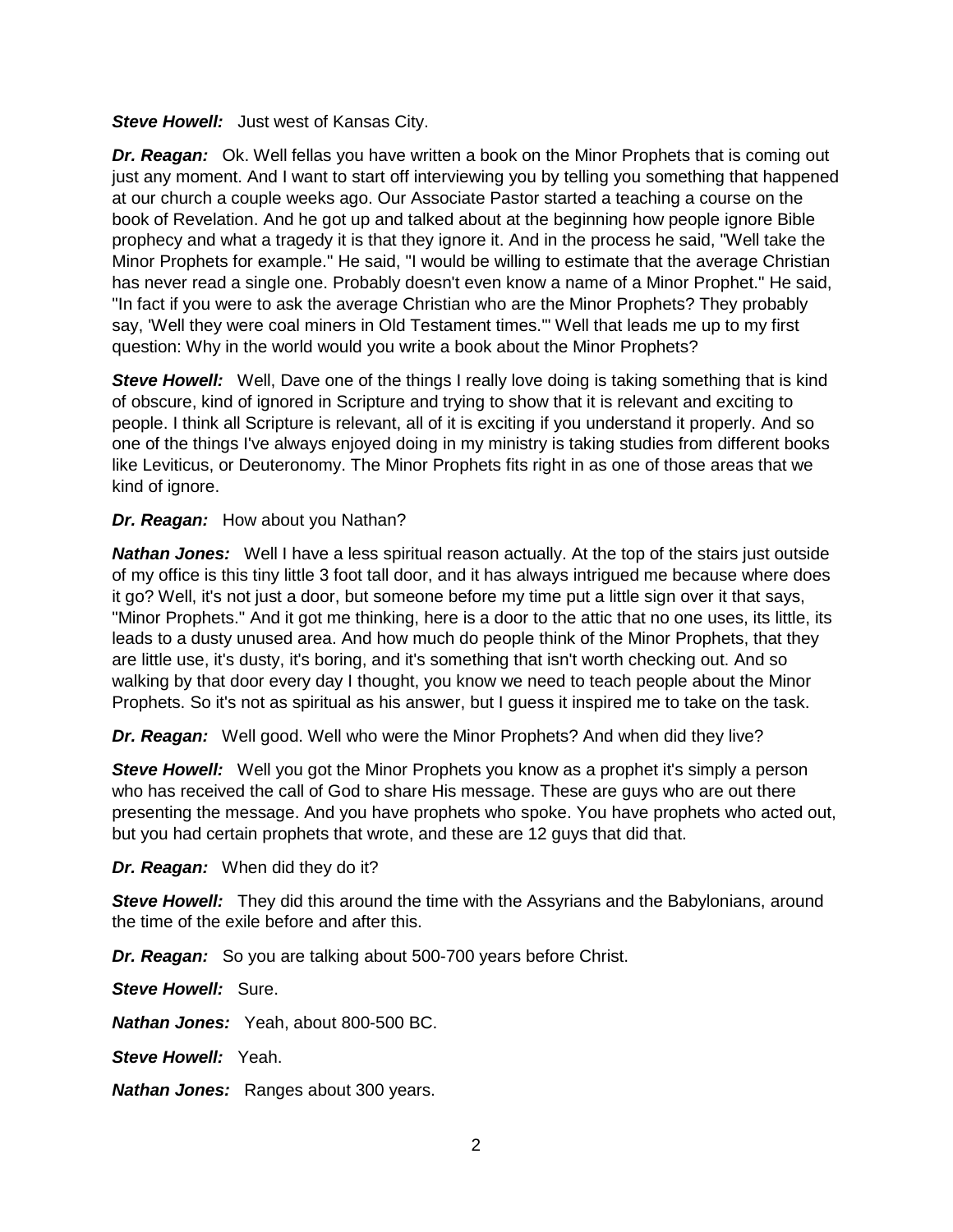*Dr. Reagan:* And why are they called Minor Prophets?

*Steve Howell:* Well because they were coal minors. No.

*Nathan Jones:* They had a wide variety of jobs.

**Steve Howell:** Absolutely. Yeah, your Minor Prophets are there because it is called minor because they are small. And it's not small in importance, it is just small in terms of the length of book that they wrote.

*Nathan Jones:* Seven percent of the Old Testament, so it is a very small margin of the Old Testament.

*Steve Howell:* Yeah, you have your Major Prophets that wrote a whole lot. And these are the guys that just they had a message to communicate but they just didn't use a lot of text, they probably had to double-space their text to get that in there. So, yeah, it's just length.

*Dr. Reagan:* So, it is just talking about the fact that their books are shorter in comparison to what are called the Major Prophets.

*Steve Howell:* Absolutely.

*Dr. Reagan:* But it doesn't mean what they had to say is less important.

*Steve Howell:* No, same God, same messages. Big impact just in a short amount.

*Dr. Reagan:* Well that brings me to my next question and that is: Why do you think they had been so ignored?

**Steve Howell:** Well, for me I think there is a number of reasons. Nathan and I were talking about this a little bit last night. You know part of it just their location, it's at the back of the Old Testament. A lot of people if they try to read through the Bible they get bogged down in some of these books.

*Dr. Reagan:* Probably in Leviticus.

**Steve Howell:** Yeah, exactly.

*Nathan Jones:* Numbers.

**Steve Howell:** Yeah, they hit those parts so it takes a while to get through, so some people they never make it there. So that is one of the reasons.

*Dr. Reagan:* And also it may well be a psychological thing in the sense that they are called Minor Prophets so therefore they think they are not important.

*Nathan Jones:* Yes.

*Steve Howell:* True. True.

*Nathan Jones:* I thought that because the time period is that the Israelites had wandered away from God, and God was trying to get them back. So, all of us go through a time in our life where we are angry, or sad, or happy. And this was a time period in Israel's life where God was angry with them because they continued to commit spiritual adultery; they were running after other gods. So a lot of what you read in the Minor Prophets is God's heartbreak; He's angry, He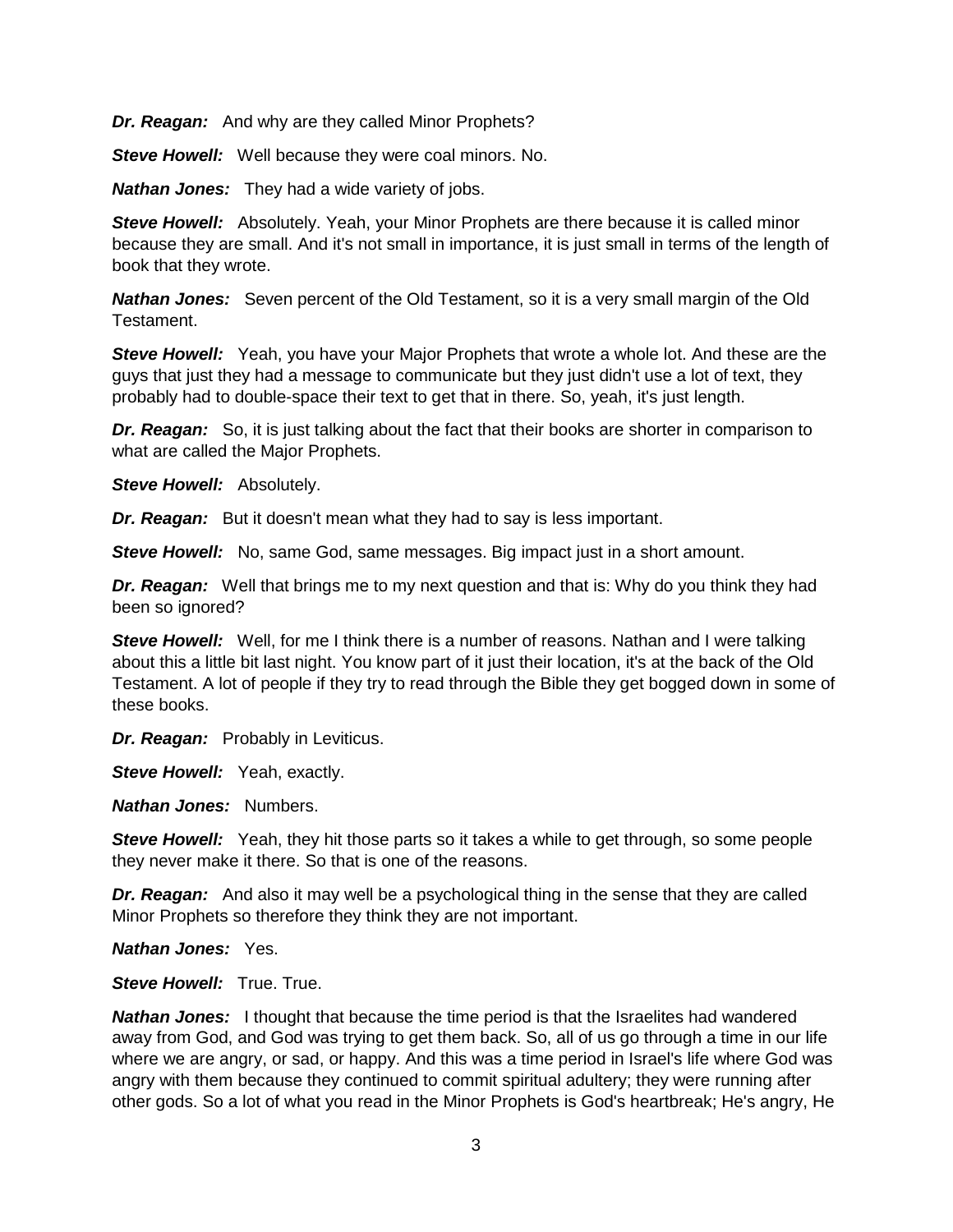wants His people to repent. He wants to take care of them and love on them, and bring them back. So when people read them it's just, well God is always angry and all. So I think people don't want to read angry stuff, they prefer the happier books, or the more exciting stories. And I think that gets to your other point, stories.

**Steve Howell:** Yeah. Yeah, the story part, that is a huge part. People like stories. And the Minor Prophets a lot of them don't have narrative that goes with it. If you think through the one that most people know it is Jonah.

#### *Dr. Reagan:* Yes.

**Steve Howell:** Jonah is the Minor Prophet people relate to because there is the story of the whale. It's exciting. The other ones they don't have that narrative that goes along with it so it is harder to relate.

*Dr. Reagan:* Yeah. Well one of the things that occurred to me when I found out that you all were writing this book is that when you think of a prophet you think about somebody talking about the future. And these prophets do have some end time prophecies, but you decided instead to focus upon their faith message. Why did you do that?

**Steve Howell:** Part of our big focus was just making sure that this is something that is relatable to the Church in general. And while prophecy is important, it's not at the forefront of a lot of people's mind. So we wanted to tackle an issue that was more relevant, more pressing on their minds.

*Dr. Reagan:* To Christian living today.

**Steve Howell:** To Christian living. To the average Joe in the congregation their focus more on faith than prophecy. Hopefully as we combine those things they are able to learn on both sides, but it is important people need to know how to faith in their situations. These guys speak to that.

#### *Dr. Reagan:* How about you Nathan, anything?

*Nathan Jones:* Well the overall theme, even those prophecies of what God would do it they didn't obey, what God would bless them if they did obey. What the future prophecies were it was about restoration. The prophets were "nabi" that is the Hebrew for messengers. They sent God's messengers, repent come back to me. So, it was a matter of restoration of the people's faith and trust in God. And so through that there's lots of prophecies but that is the overall theme is faith and trust, building faith and trust. And each of the Minor Prophets faced tremendous faith challenges. You know faith when your heart is shattered. Faith through devastating losses. Faith through peer pressure. Faith when you just don't feel like it. And on and on and those are relevant to all the faith struggles that we have today. So that is why we took the faith approach. But the blessing is that like Steve said since so few people are really into Bible prophecy we are teaching them faith, but then we are teaching them Bible prophecy. Surprise! They didn't expect it but we are getting them taught in Bible prophecy which is so important.

*Dr. Reagan:* I love the design of the cover of your book there with the 12 up at the time there. "12 Faith Journeys of the Minor Prophets." It's a beautiful design.

*Nathan Jones:* Well, praise the Lord.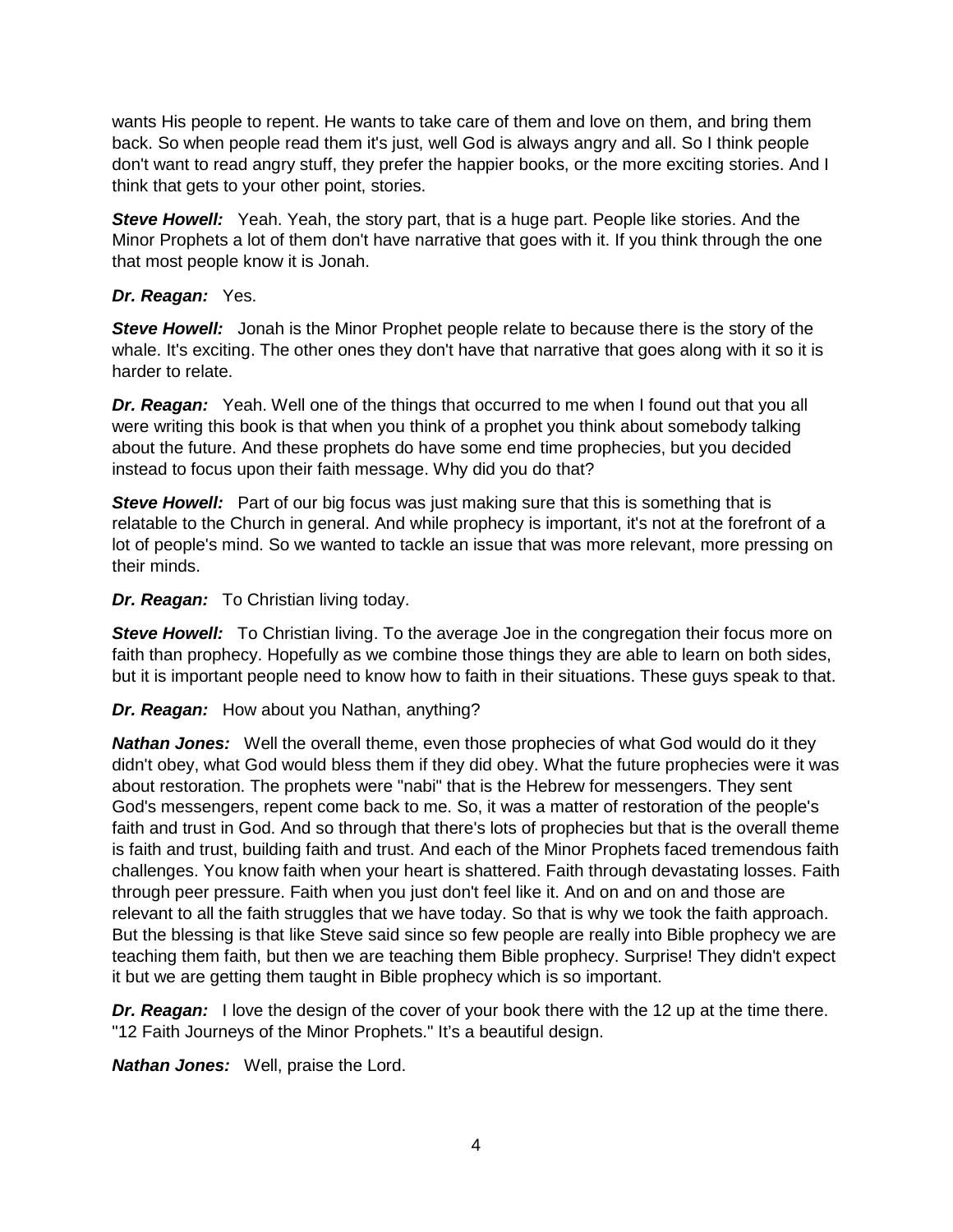*Dr. Reagan:* Incidentally when you talked about stories and people thinking of Jonah. That immediately reminded me of the fact that to me one of the most powerful stories in all the Minor Prophets is that of Hosea.

#### *Steve Howell:* Oh, yes.

*Dr. Reagan:* And it an incredible story of his life. And that is one of the things that makes this book so important is the fact that it has a unique feature about it. And that unique feature is what?

**Steve Howell:** Well what we tried to do is to open each chapter on each Minor Prophet with a historical fiction account of each prophet.

#### *Dr. Reagan:* Yes.

*Steve Howell:* Like we said they don't have a story necessarily of their own in the Bible. So we took some liberties by reading through the prophecy, trying to understand where they are coming from, understand their background and then craft a story that would help us to picture in our minds who these guys could be. I know who Moses is, I've seen it, he looks like Charlton Heston right?

*Dr. Reagan:* Well I tell you, that to me that was an incredibly effective part of this book. I love the Minor Prophets. I went to church for 30 years every time the door was open and never heard one thing about the Minor Prophets. I didn't discover them until I was 30 years old and I fell in love with them. I've read probably every book that has ever been published on the Minor Prophets and this is the best one I've ever read. And one of the things that makes it that good is the fact that you guys have put together a historical fiction, a story about each prophet at the very beginning and it just pulls you into it. And you can see where he's coming from, and you can better understand his message.

*Nathan Jones:* We had reviewers who helped us as we went and it was interesting how different styles affect different people. Some people really resonate with stories. Some people like the historical fact section where we give the background and the times and all. And some people like the life application messages that come at the end of it. We have applications for Israel, for the Church, for the nations, and for you. And so it is funny as different people read they resonated with different sections depending on what their likes are.

*Dr. Reagan:* So, your point here is that you wrote this book for the fella sitting in the pew. You didn't write it for scholars.

*Nathan Jones:* Oh, yeah, I'm not a theologian.

*Steve Howell:* No.

**Dr. Reagan:** You see I found it very down to earth and easy to read.

*Nathan Jones:* Praise the Lord.

**Dr. Reagan:** And I couldn't put it down. Can you imagine a book about the Minor Prophets that you just keep going you can't hardly wait until the next story?

**Steve Howell:** Oh, yeah it was a lot of fun to write.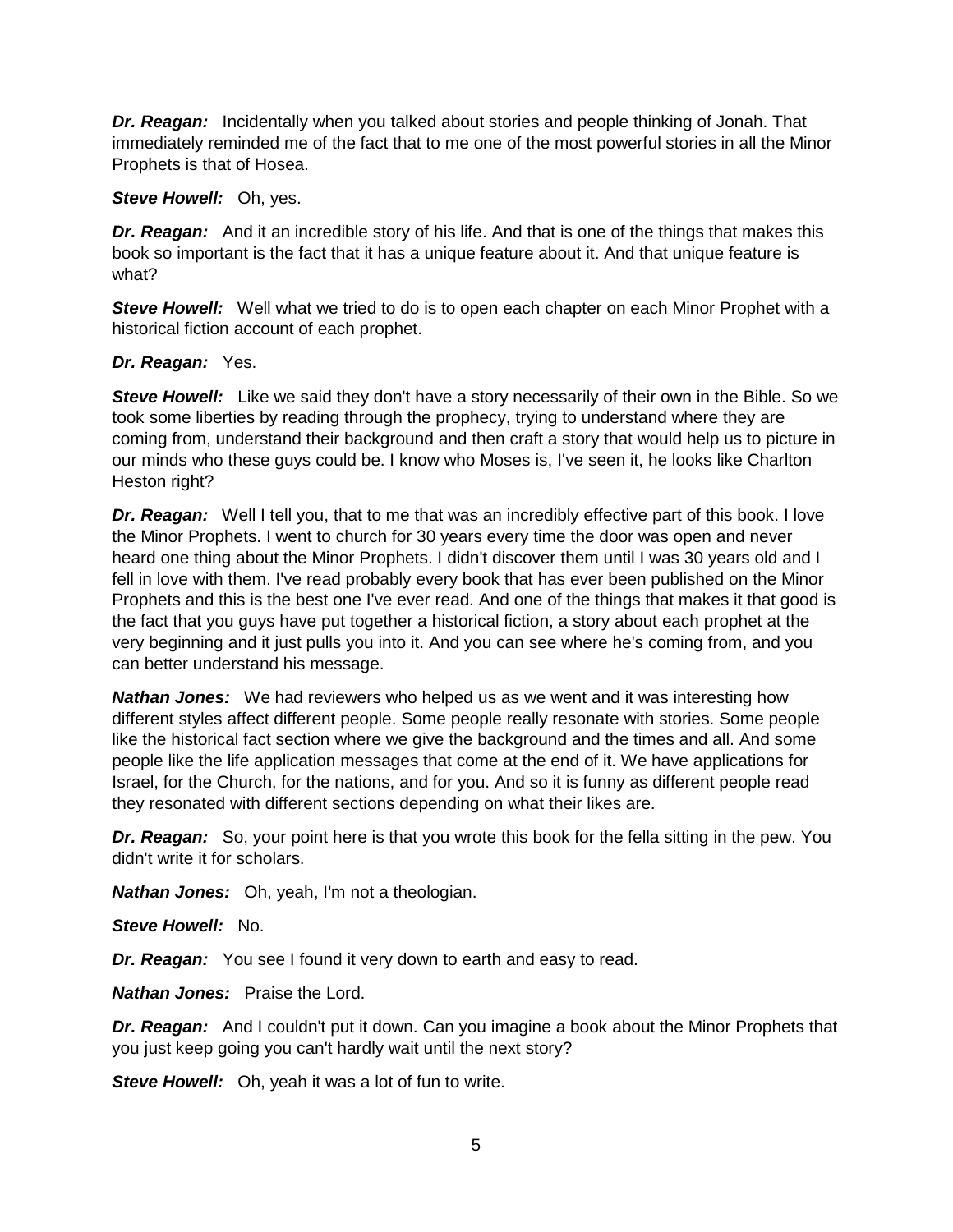*Dr. Reagan:* Let me ask you this: Are the Minor Prophets ever mentioned in the New Testament?

**Steve Howell:** Yes, yes they are. They are quoted throughout. There are a number of different places where they are quoted. Matthew loves to quote places, he quotes at least five different Minor Prophets in his Gospel.

*Dr. Reagan:* I suspect that probably the quote that is used the most in the New Testament, I don't know this for sure but I know that it is used a lot is out of Hosea where he talks about, "O, death where is your victory? O, death where is your sting?" Is that right?

*Nathan Jones:* Which you find in 1 Thessalonians 4 where he talks about the Rapture. There are 250 Old Testament quotes, a little more than 250 that are found in the New Testament. Which proves that the New Testament by quoting the Old Testament, that the Old Testament is valid. And you're right there now separate books, you don't throw away the Old Testament with the New Testament and then go with that.

*Dr. Reagan:* That is why so many Christians don't understand a lot of the New Testament, they don't know the Old Testament.

*Nathan Jones:* And the prophecies like Hosea 11, Matthew 2:15 says, "Out of Egypt I called me Son." And that was a prophecy about Jesus living in Egypt for a while and coming out. Joel 2 is quoted in Acts 2:16 where he says right off the bat, "Spoken by the Prophet Joel." So here Luke is substantiating what Joel wrote. You have the prophecies of Bethlehem we've got Micah 5:2 you can find that in Matthew 2:6 that the Messiah would come out of Bethlehem.

*Dr. Reagan:* One of the most famous prophecies in the Bible.

*Nathan Jones:* Or Jesus riding on a donkey, Zechariah 9:9 can be found in Matthew 21:5 that Jesus would do His triumphal entry on a donkey. So, there are many quotes from the Minor Prophets that you can find in the New Testament.

*Dr. Reagan:* In fact when Jesus got on that donkey to ride into the city He said, "I am doing this to fulfill prophecy."

*Nathan Jones:* Yes. And that was the prophecy of the Minor Prophets. And if Jesus thought it was important---

*Dr. Reagan:* I was going to ask if Jesus ever quote the Minor Prophets?

*Steve Howell:* Yeah, in addition to that think about His resurrection. He compares His resurrection to the sign of Jonah.

*Dr. Reagan:* That's right.

**Steve Howell:** If you don't understand Jonah and the whale and that whole story then you are not going to understand that reference.

*Dr. Reagan:* Oh boy.

*Nathan Jones:* Malachi 4:5 you can find that in Matthew 17 where it talks about Elijah coming as a forerunner to the Messiah. So, the New Testament there are a lot of quotes by Jesus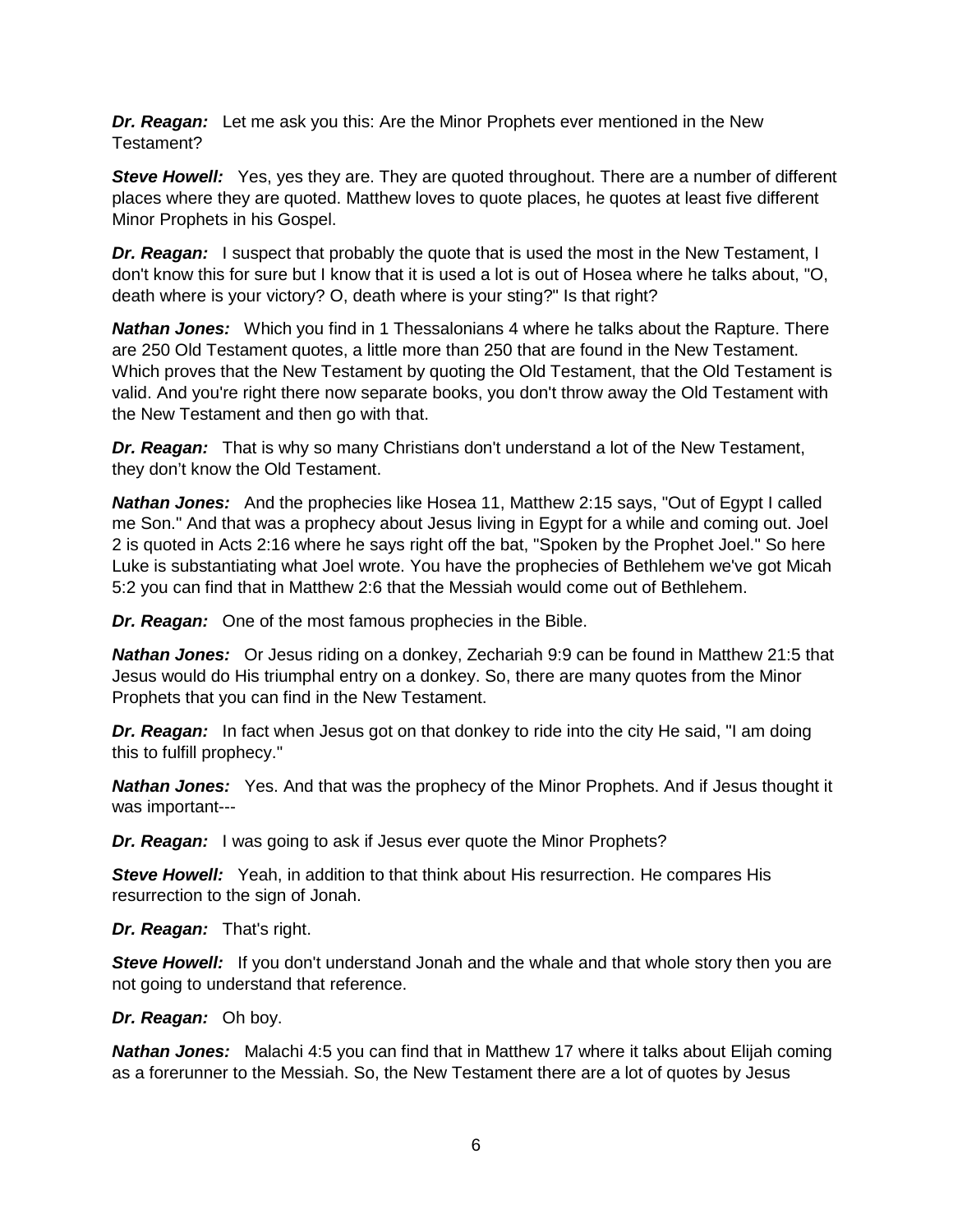where He is quoting the Minor Prophets too, because He is the Angel of the Lord that gave the messages to the Minor Prophets.

*Dr. Reagan:* Well if the Minor Prophets were important to the Apostles and to the Lord Jesus Christ they should be important to us.

*Steve Howell:* Sounds good.

*Dr. Reagan:* We'll come back and talk about that, ok, let's take a break.

## **Part 2**

**Dr. Reagan:** Welcome back to Christ and Prophecy. I'm in the midst of interviewing two men who have just published a new book about the Minor Prophets. One is my colleague Nathan Jones who serves at our ministry as an evangelist, and also as our web minister. The other is good friend of Nathan's Steve Howell who serves as the Associate Minister of Discipleship and Education at Tonganoxie Christian Church in Kansas. The title of their book is, "12 Faith Journeys of the Minor Prophets." Well I hope I didn't slaughter the name Tonganoxie.

**Steve Howell:** No, you're good.

*Dr. Reagan:* Ok, well good. Steve we are so glad to have you with us. And I want to start with a question that came to mind when I was putting together the ideas for this script and that is: What are some of the best known quotes from the Minor Prophets that people would recognize immediately?

*Steve Howell:* Well there are quite a few of them that are used throughout the Bible. Hosea 6:6, "I desire mercy not sacrifice." That's a great quote that Jesus refers back to. Habakkuk 2:4 "The Just shall live by faith," is quoted throughout.

*Dr. Reagan:* Bases of the Reformation Movement, came right out of the Minor Prophets.

*Steve Howell:* Absolutely.

*Dr. Reagan:* "The Just shall live by faith." And it is quoted over, and over in the New Testament.

**Steve Howell:** Yeah, Micah 6:8, "Do justly, walk humbly with your God." I murdered that quote here, but look it up its good. Nathan you had some others.

**Nathan Jones:** I liked Hosea 8:7, "They sow the wind, and reap the whirlwind." And that's just an example of how the Minor Prophets how poetic God is. You know God is a master poet, so even though He's given prophecy He covers every prophecy with such beautiful, flowery descriptive language, you know. "They sow the wind, and reap the whirlwind."

*Dr. Reagan:* Most people think that came from Shakespeare.

*Nathan Jones:* Yeah. Yeah. Shakespeare is quoting the Minor Prophets.

*Dr. Reagan:* Yeah. Yeah.

*Nathan Jones:* He read them too.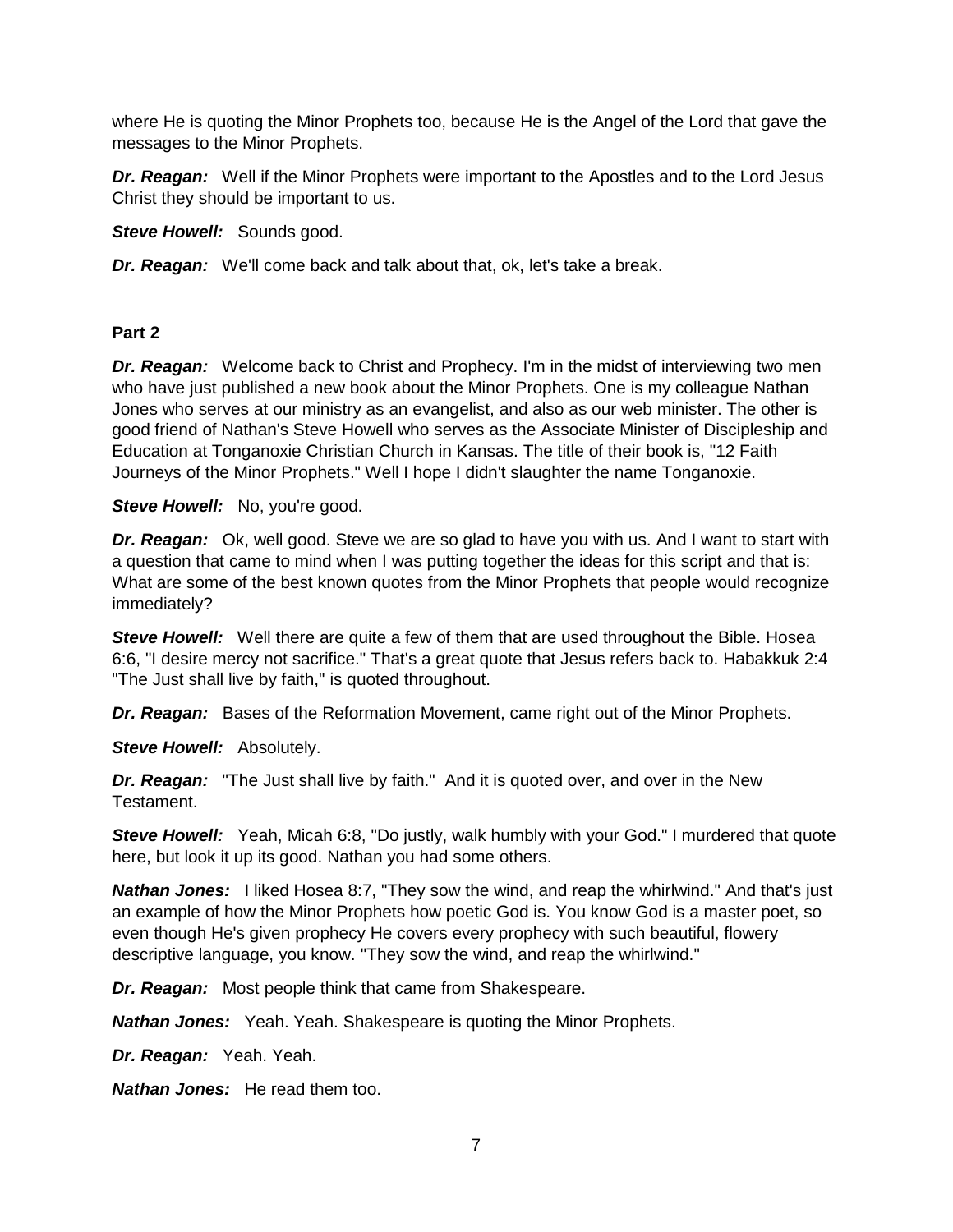*Dr. Reagan:* Oh yeah. Well, what are--when you look over these Minor Prophets which one would, and I'm speaking to both of you here, which one is your favorite?

*Steve Howell:* Well I really liked Habakkuk.

*Nathan Jones:* Say that many times fast.

**Steve Howell:** It's fun to say that's part of why I like it. But I really enjoyed it and I had the opportunity to preach a sermon about it as I was working on the book, so it kind of holds a special place there in my heart. But I just love the idea that this guy, this prophet receives a message from God. He has been questioning, he has been asking things and he gets this message and he doesn't understand it. And he's able to go back to God and say, "I don't get it." He still wants more. And while he may not get the answer that he fully wants, he is still able to trust God and move forward with that. I just love the picture that he has in that book of prophecy.

## *Dr. Reagan:* How about you Nathan?

**Nathan Jones:** Well I like Micah. You know when you want to talk about that acting prophets, in other words they did something; they named their kid a funny name, or they walked around with a yoke on their back. Micah walked around naked, and howled like an ostrich. Now I have no idea what an ostrich sounds like that howls. But what got me is I called him Micah God's lawyer, because God puts evil King Ahaz and the nobles and the leaders of Israel on trial, and Micah is like God's lawyer. He is sent in. He puts them on trial. He finds them guilty of corruption and of abuse and of power, and giving away the Temple. And so Micah comes in he charges them and he leaves. And to me he just seemed like such a neat character because he is so colorful I guess. I got to say too, to answer that question I am kind of drawn between two because the other one is Zechariah, not only because it is the Revelation of the Old Testament. But a lot of the prophets unfortunately their messages were rejected. Amos especially, he was dragged out of town and he was rejected, and the people didn't repent. But during Zechariah's time along with Haggai the people repented. And after that all the prophecies from God were encouragement. So Zechariah is a whole book of encouragement. And he gave messages about the return of Jesus Christ, and the Millennial Kingdom. And it is exciting reading, it is like reading Revelation, and he got to be encouraging in the process. So I like those two the most. But I think I like all of them. It is hard to pick out one.

*Dr. Reagan:* Well for me it is very difficult to choose because I love them so much. Hosea and the great story of his relationship with this woman.

*Nathan Jones:* You have a wonderful sermon on Hosea.

*Dr. Reagan:* How you can see the whole Gospel in that thing. At the end I mean his wife has betrayed him and yet he rescues her from slavery. Even so she didn't deserve it it's the grace of God. Habakkuk, Haba-kkuk I think the Jews call it. But anyway what a story you know he says, "Lord, I'm out there and I'm preaching my heart out and nobody is repenting and I'm telling them if they don't repent, You are going to pour out your wrath. How about a little wrath? You know you got to justify me as a prophet here." The Lord says, "Cool it. I'm sending you the worst army in the world. They are going to come down here and just tear this whole land up." He said, "Lord, I want wrath, but I want a little wrath. I mean we are bad, but we're not as bad as they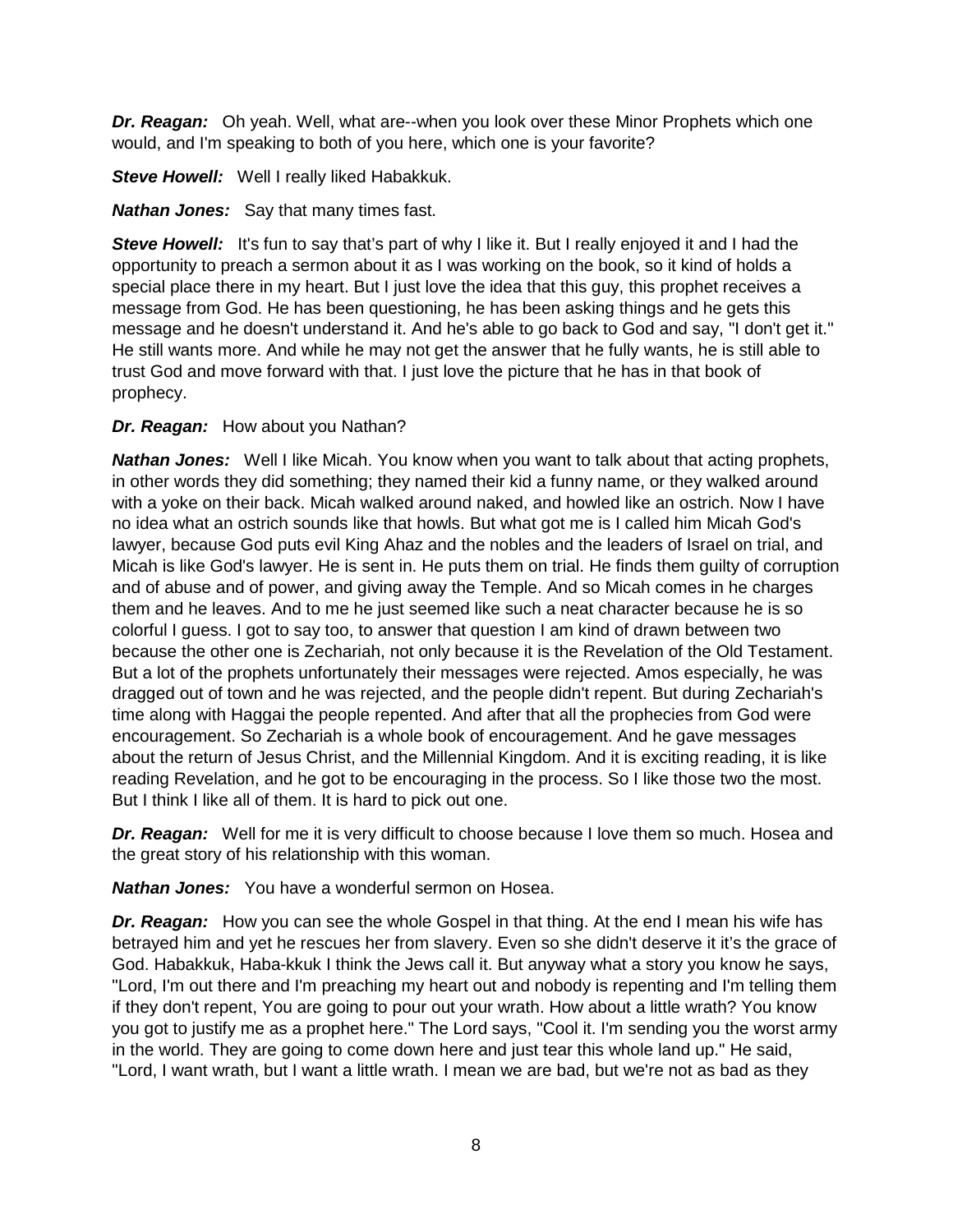are. How can you punish those who are evil, with those who are more evil?" And that is a profound question.

## *Steve Howell:* It is.

**Dr. Reagan:** And the Lord just says, "The righteous shall live by faith. You've got to live by faith." And they came and they destroyed. But here are the Jews back in the land today. And all those who persecuted them where are they? They are in the dustbin of history. Then of course I love Zechariah, because it changed my life. Zechariah changed my life. Everybody told me that Bible prophecy never means what it says, you just spiritualize it. And then one day I read the book of Zechariah and every prophecy it had in there about the First Coming meant what it said. And I suddenly thought, hey, if the First Coming prophecies meant what they said the Second Coming prophecies must mean what they said. So, I could just go through the whole thing, I just love them all so much. Let me ask you this, you focus on each prophets faith journey, which one did you find to be the most interesting?

**Steve Howell:** For me Dave, I think Jonah was my most interesting faith journey. You know that is the one that most people know. It's the Sunday School class one. People know the story there. Jonah runs away from God's call. He gets swallowed by this big fish and spit out, and then he goes back and preaches. You know as you read that story it ends with Jonah, he proclaimed that destruction was coming and then the city of Nineveh repented.

## *Nathan Jones:* Surprise!

*Dr. Reagan:* Last thing in the world he wanted.

**Steve Howell:** Yeah, he has a little pity party for himself as he is watching this scene. He is hoping that the judgment will still come. God comes in and teaches him a lesson and says, "You're missing the point." And the story ends. You know so you finish reading the book of Jonah and you kind of end with this idea that well Jonah is just a jerk, right? He doesn't get this. But what I thought about was the fact that Jonah came back and he wrote that. He is the one that told us that he was a jerk. He's the one that told us.

*Dr. Reagan:* I never thought of it that way.

*Nathan Jones:* I didn't either.

*Steve Howell:* He's the one that comes back and he realizes what God was doing. He was able to see God cared for the sailors that were with him on the boat. God cared for the people of Nineveh in a way that he had never cared himself. So, for him to come back and write that to get the point that shows a great faith journey that I think a lot of times we miss.

# *Dr. Reagan:* How about you Nathan?

*Nathan Jones:* To me it was Joel. Here Joel is a prophet and we don't know what the time period is particularly but the Jewish people had grown apathetic in their spiritual life with God. So, God sends a locust plague. I mean it eats everything. The people are stepping on them. It's in their hair. There is crunching. And walks the people back out and gathers them at the Temple and tells them, "That you have wandered from the Lord and you need to come back." Now, to me the hardest part was, and I think at some point Joel must have realized that God caused their devastating loss. Now how do we as Christians today know that sometimes God is behind the suffering that we experience in life? And that is something that we all struggle with. And the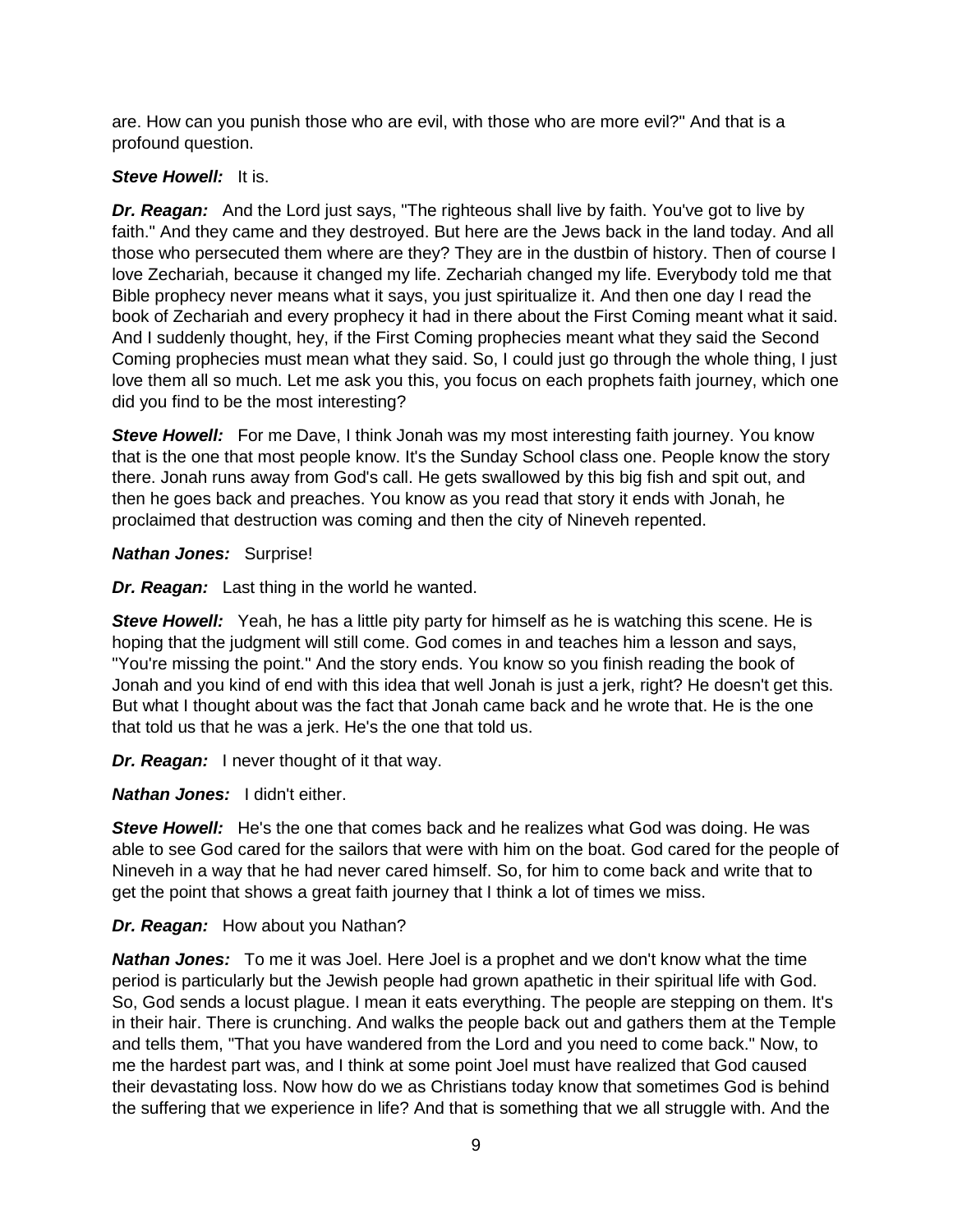reason was because the people had grown apathetic in their relationship with God. He had to shake them up. And in our lives God shakes us up so that we will draw closer to Him and trust Him more and that is His purpose for loss.

*Dr. Reagan:* Well for me one of the most interesting faith journeys is that of Amos who was a fig picker from Tekoa, an ignorant hick who was sent to the Northern Kingdom to read them the riot act. And he goes up there and he is so clever about how he does it, you know? He starts pouring out the wrath of God in words on all their enemies. And they are saying, "Yeah, yeah, yeah!" And then suddenly bang, he turns it on them and starts talking about their sins. He's quite a guy.

*Nathan Jones:* Yeah, his message wasn't very well received.

*Dr. Reagan:* No, not at all. Well, which of these 12 prophets did you find to be the most challenging to interpret?

*Nathan Jones:* Well, all the challenging books I gave to Steve. So, mine were all real easy but he had the challenging ones.

*Dr. Reagan:* That's what I do with prophecy questions I give them to you.

*Nathan Jones:* You send them to me, yeah.

*Steve Howell:* Well I disagree because I would say probably the most challenging would be Zechariah and that was one that Nathan wrote. I've taught on that before and that's hard. For me, I don't find that interpreting them is the big challenge. For us I think the challenge was figuring out how we wanted to share it and write it in the book. How do we consolidate that to share it? But I think for the average Christian it's not as complicated as it seems. If somebody is willing to go in and do some research and look into the background, spend some time looking through these books and just become familiar with it. It's not a hard challenge of interpretation on most of it. I think it is straight forward enough if people invest in it.

*Dr. Reagan:* Well what would you say is the fundamental theme of the Minor Prophets concerning faith?

**Steve Howell:** You had a great answer on this.

**Nathan Jones:** The fundamental reason I think on faith is the relevancy to the struggles we have today. These guys weren't super saints. They weren't--they were average Joe's. Like you said there was a fig picker, they were priests, there were teenagers, they had elderly, but each of them struggled with the messages that God gave them. And they learned to have more faith and more trust in God through those messages. And for the purpose in each one of those the message was God wanted restoration. He wanted His people to repent and return to Him. And that's what God wants for us as well. He wants us to be restored to Him. And that is what all of human history is, God is trying to get us back to Adam and Eve who were in the Garden of Eden who walked and talked and had fellowship with God. Jesus Christ died on the Cross to make that happen. And then one day He will return and set up His Kingdom and we will walk, and talk, and have fellowship with Jesus Christ, and later the Father one day.

*Dr. Reagan:* Wow. You know when I first read the Minor Prophets the thing that impressed me the most about them was the fact that these books were written 2,500-2,700 years ago and they are just as relevant as if they were written yesterday because we have not changed any of all.